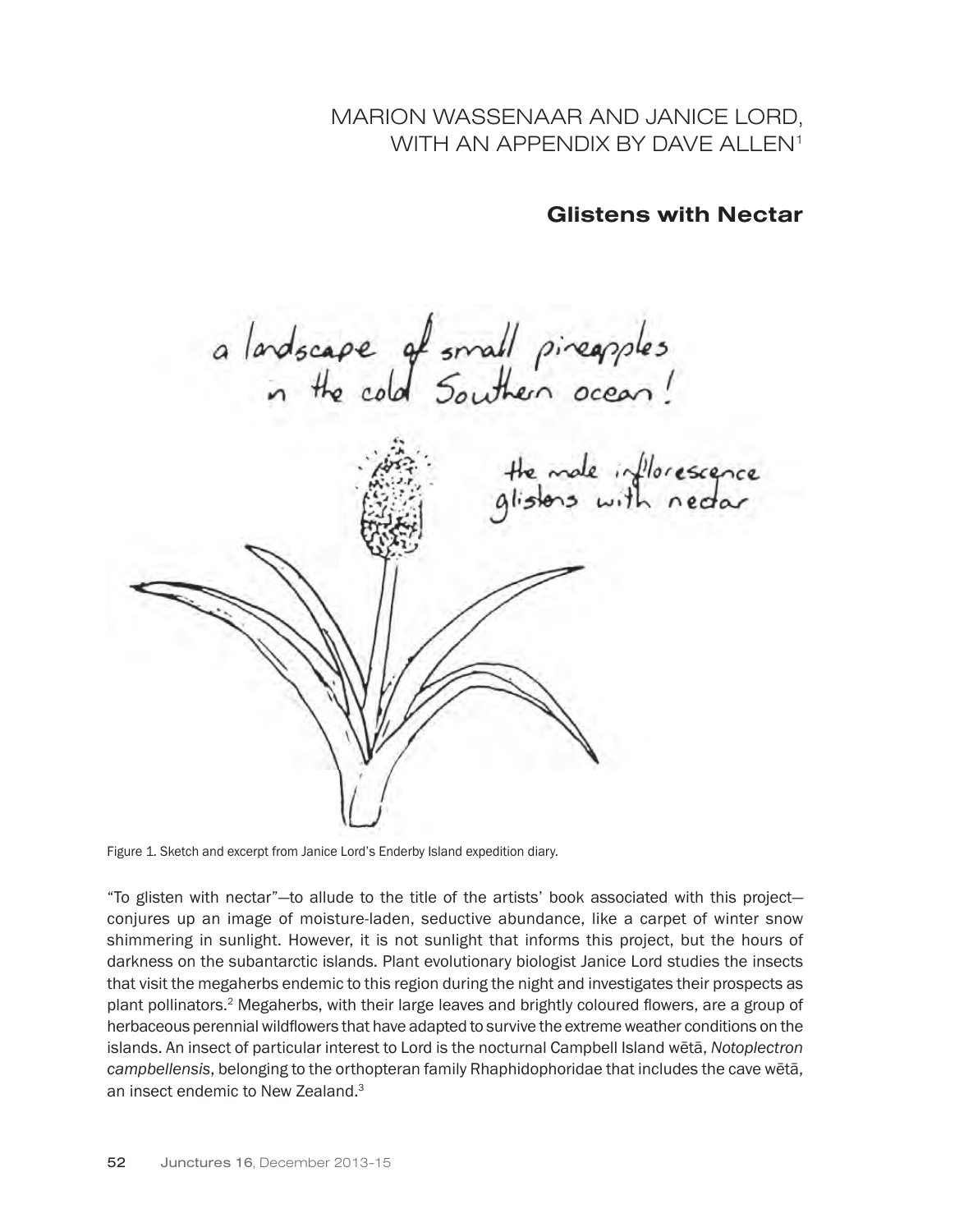While it is generally understood that insects are attracted to plants because of their colour, as these insects come out at night the attraction is possibly related to heat. Lord's research presented the artists with a challenge through which to question the dominance of the visual—the opportunity to look beyond what the eye can see, to experience art through the sense of touch.

Early in the project, Lord embarked on an expedition to Enderby Island in the subantarctic island archipelago, armed, at the artists' request, with a diary for notes and observations. To our surprise, the diary was returned complete with whimsical sketches and delightfully descriptive, poetic notes and analogies relating to her daily activities on the trip.

MIGHT TIME IN THE d. HERBFIELD Where there are flowers with<br>there will be insects to visit then<br>Heiry mother + black spiders -20 ٣Ŵ 大道 20 Ś 3 But no week ÷ e Pa á ١Ź. ٣Ì ÷ a 10pm seven fro at until 1.30.

Lord's diary is a visual response to her experiences on Enderby, described through her sense of sight, often using colour as if tailored to the requirements of the visual artist. This drew attention to how much light is taken for granted and the important role of light and vision in the use of modern technologies. This in turn led the artists to consider producing a tangible work that did not rely on sight to experience it. This approach, the artists felt, would reflect Lord's research into the behaviours of the creatures she encountered and their tactile, frottage-like contact with plant life in the not-so-dead of night. They decided to produce an artist book publication that would include embossed text duplicated in Braille that would enable the audience to "read" the book through physical contact. The artists gratefully acknowledge the assistance of Dave Allen and Paula Waby from Blind-Sight for the Braille production involved and the opportunity to experience the technologies involved in communication with the blind (see appendix).

Figure 2. Sketch and excerpt from Janice Lord's Enderby Island expedition diary.

The text of the book comprises a selection of descriptive terms drawn from Lord's academic journal article on the expedition,<sup>4</sup> modified to form Dada poetry:

floral arising umbels bulge adult anonymous autonomous exposed mating

pre-dawn hour

anonymous<sup>5</sup>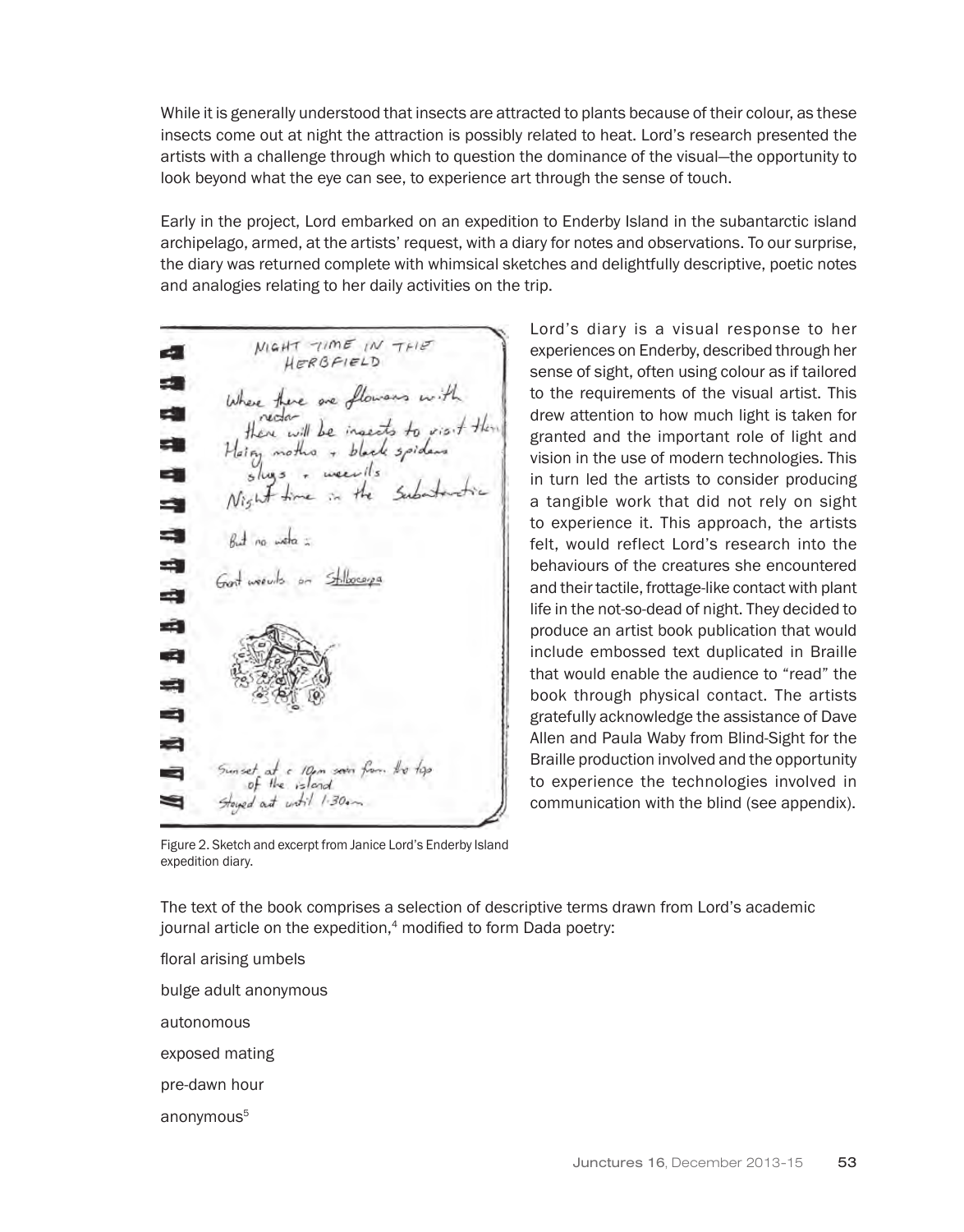Dada is an artistic and literary avant-garde movement that began in 1916 in Zürich, Switzerland. It arose amid the brutality of the First World War as a protest against a senseless conflict. Dada art, including poetry, embraces all things nonsensical, experimental and surreal. An online Dada poetry generator randomly created the sampling of Dada poems used in the artist book. These poems appear in both Braille and embossed text in the publication, along with a drawing from Lord's diary (Figure 3) and an illustration of an elephant as interpreted by our blind colleague, Paula Waby. The dual use of the lower case orthography of the English alphabet and the Braille text allows the content to be comprehended by both sighted and non-sighted people. Lower case type was also chosen to reduce the information required in each line of text for the translation into Braille.



Figure 3. Sketch from Janice Lord's Enderby Island expedition diary.

The work becomes "fertile" through its intertwining relationships with the outdoor environment and the natural world. The text is random yet interconnected and, like the circular rhythms of nature, can be read as a type of rhizome.<sup>6</sup> This kind of connectivity is discussed by Giles Deleuze and Felix Guattari in *A Thousand Plateaus*: "The rhizome has no beginning or end; it is always in the middle, between things. The rhizome is alliance, has no foundation and nullifies beginnings and endings. Any point can be connected to another and there are multiple, non-hierarchical entryways."7

As a botanical term, "rhizome" implies horizontal and trans-species connections, whereas, in contrast, the arborescent model involves vertical and linear connections. Examples of rhizomatous plants are couch and the common coastal marram grass. The rhizomes on marram grass allow it to survive harsh, windswept coastal conditions and prevent erosion. This art and science collaboration—like the tenacious but not necessarily rhizomatous megaherbs of the Subantarctic islands—presents a relationship where the outcome is not seen as finite, but rather as a perpetual resource with unlimited potential to explore the unknown world around us. Carl Jung used the term rhizome to emphasise the invisible and underground nature of life:

Life has always seemed to me like a plant that lives on its rhizome. Its true life is invisible, hidden in the rhizome. The part that appears above the ground lasts only a single summer. Then it withers away—an ephemeral apparition. When we think of the unending growth and decay of life and civilizations, we cannot escape the impression of absolute nullity. Yet I have never lost the sense of something that lives and endures beneath the eternal flux. What we see is blossom, which passes. The rhizome remains.<sup>8</sup>

In the opening programme in Paris for the UNESCO International Year of Light 2015, as part of the theme Light for Humanity and Culture, physicist and optics researcher Alesandro Farini gave a presentation entitled "Light, Vision and Art: an Indivisible Relationship."9 In it he quotes from Robert Musil's novel *The Man Without Qualities*: "A man who wants the truth becomes a scientist, a man who wants to give free play to his subjectivity will become a writer, but what should a man do who wants something in between?" "Do something in between," Farini responds, disputing Musil's dichotomy. "Doing science is not without free play…Doing art is not without truth. A scientist can appreciate art,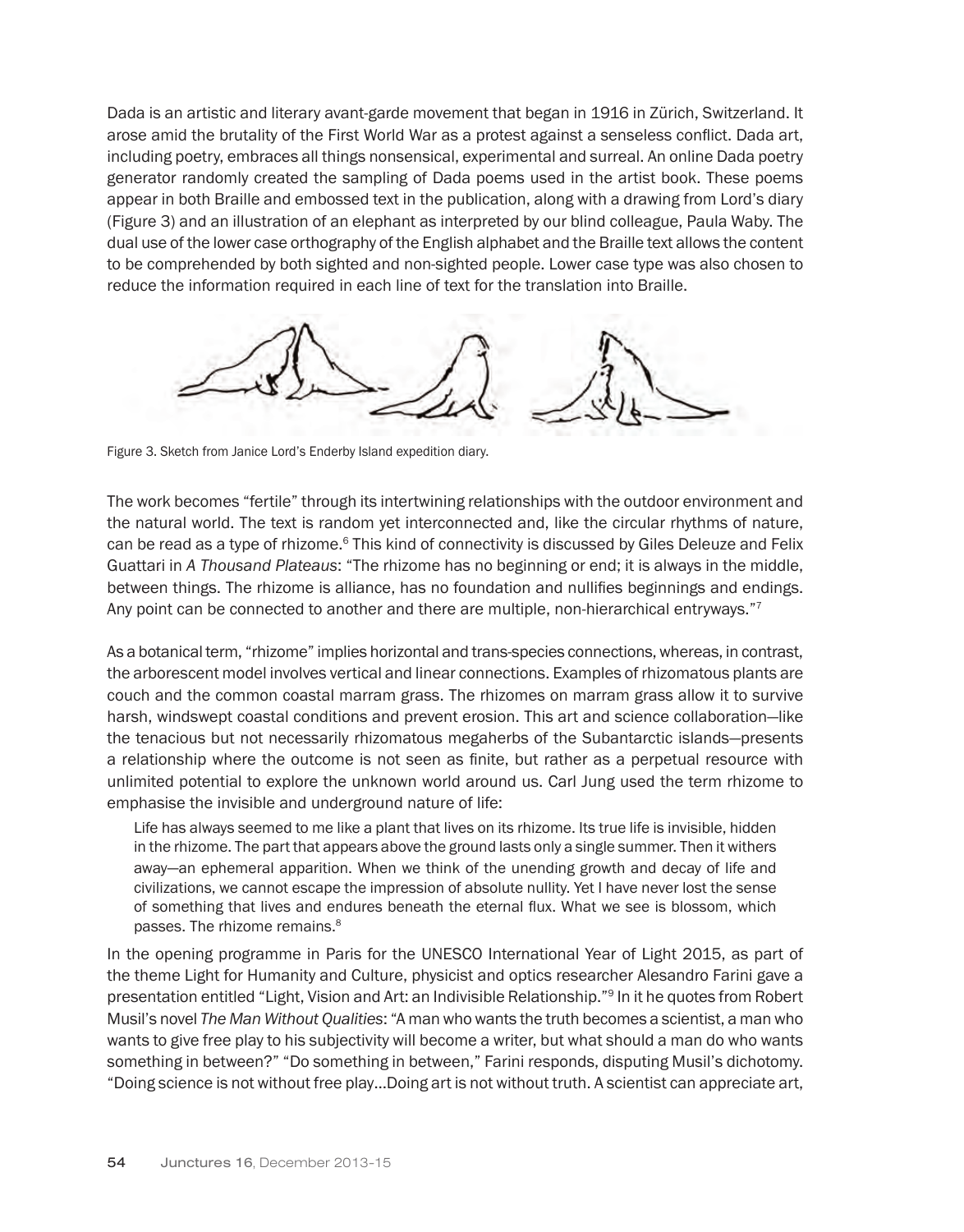but can also see science in art; an artist can appreciate science, but can also see art in science."

The real value of the act of collaboration stems from the shared knowledge and experience that sparks new ideas and offers unexpected challenges and directions. As an artist, coming to the partnership with an open mind is critical for generating new perspectives and concepts in response to scientific research. I believe that the engagement of the artists with Janice Lord, Dave Allen and Paula Waby and indeed for all the artists and scientists involved in the project—and their participation in the Art and Light Exhibition is proof that this collaboration has achieved Farini's aim—something in between!



Figure 4. *Glistens with Nectar*, artists' book publication (2015), 22 pages, cloth-bound, embossing and Braille text.



Figure 5. Pages from *Glistens with Nectar* showing one Dada poem in braille and one showing a Dada poem in embossed text.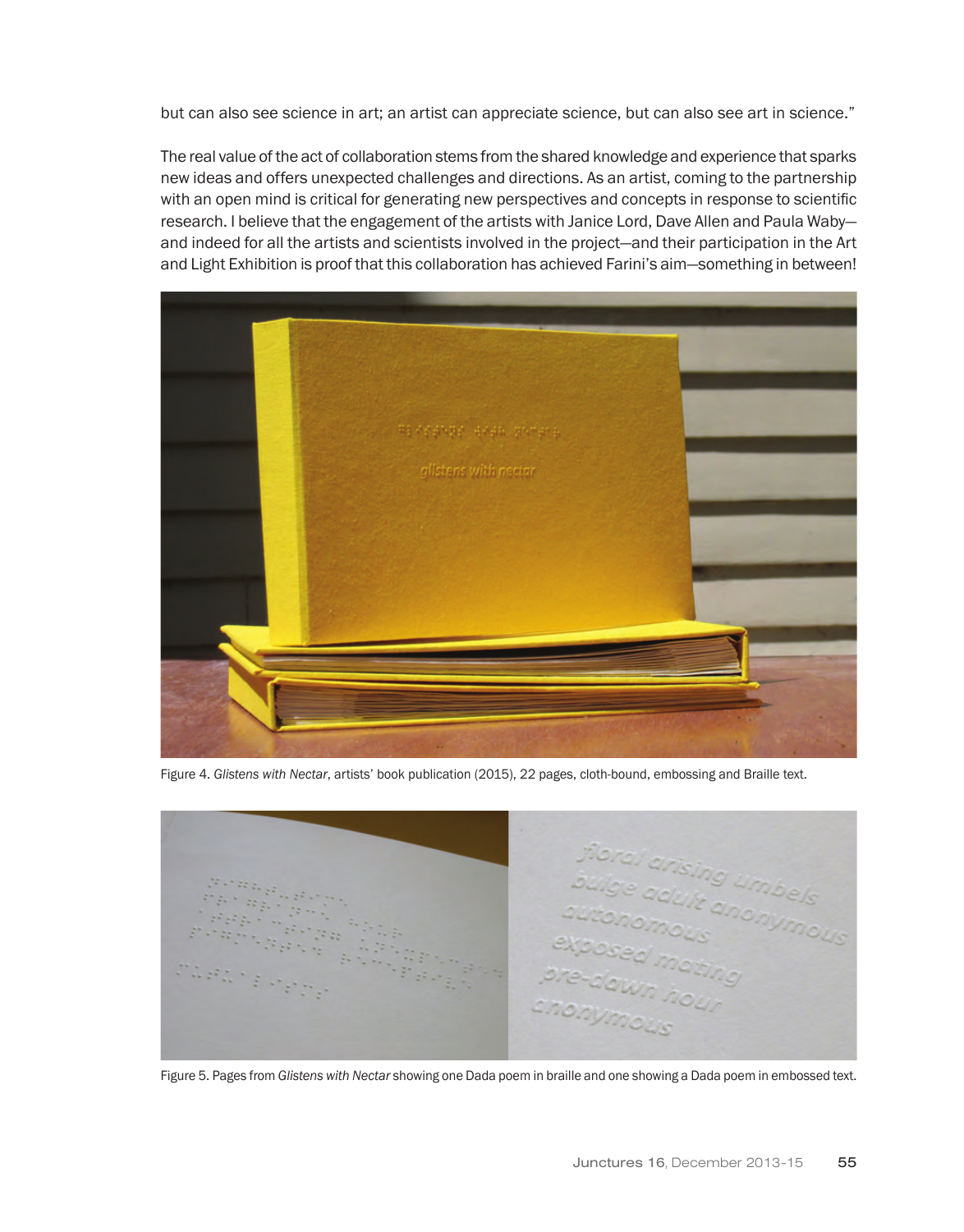

Figure 6. Book detail from *Glistens with Nectar* showing the raised surface of the embossed text.

## APPENDIX: THE PROCESS OF INCLUDING BRAILLE TEXT IN THE PROJECT

## Dave Allen

The Braille text included in the artist book was embossed using a 25-year-old Juliet classic embosser manufactured by Enabling Technologies, driven by a PC using the Duxbury Braille translation software produced by Duxbury Systems.

The actual production time was quite short, requiring only a few seconds per page, but this was only achieved after a lot of preparatory work had been completed.

We elected to produce the text in uncontracted Braille, as the passages of material were short, requiring only half a dozen lines each. Uncontracted Braille is most commonly used and accessible to all Braille readers. (Contracted Braille, on the other hand, can be compared to shorthand or likened to txt language.)

Along with consideration of the amount of space required for the text, trials of various paper types were carried out. We found that we would need to use an embosser that could accommodate suitable paper with a width of 15 inches (381 mm). Following a review of embosser hardware, it became clear that none of the embossers on the market could accommodate our requirements. Fortunately, Blind-Sight still uses an embosser that is no longer manufactured and that could accommodate the requirements for the project.

Finally, we carried out trials to ascertain where the Braille text would be positioned on each page. The results were used to inform the Duxbury Braille translation software.